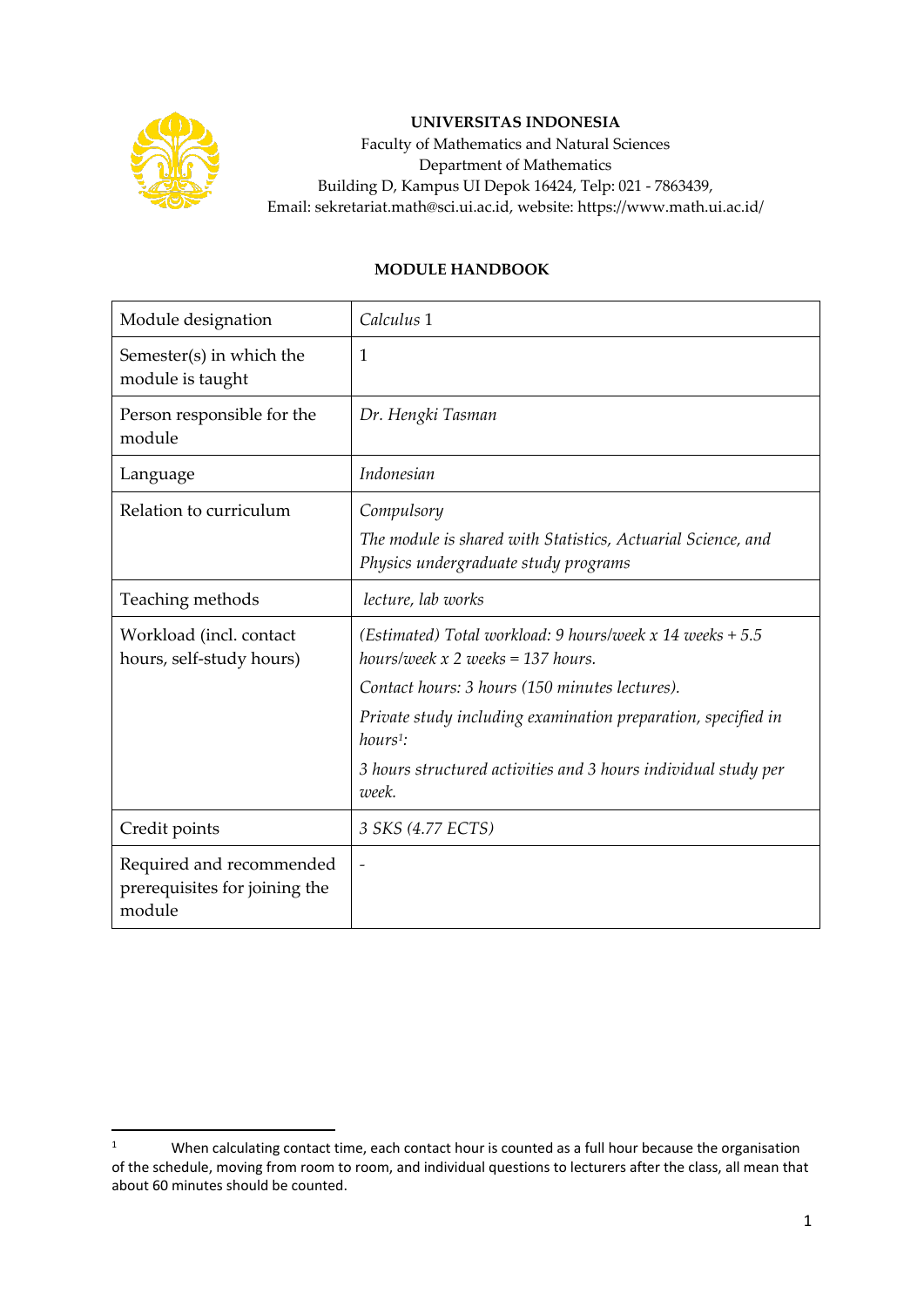| Module objectives/intended<br>learning outcomes | After completing the course, students have the ability<br>To determine the solution set of inequalities involving<br>1.<br>absolute value,<br>To determine domain, codomain, range and operation of some<br>2.<br>one variable functions and the graphs,<br>To determine limit and continuity of one variable functions,<br>3.<br>To determine derivate of one variable functions,<br>4.<br>To determine the solution of problems involving the derivate<br>5.<br>of one variable function,<br>To determine proper integral of one variable functions,<br>6.<br>To determine integral involving the fundamental theorem of<br>7.<br>Calculus and method of substitution,<br>To determine the solution of problems involving the integral<br>8.<br>of one variable function,<br>To determine inverse function and its derivate,<br>9.<br>10. To compute derivate and integral involving transcendental<br>functions,<br>11. To compute integral with advanced integration techniques.                                                                                                              |
|-------------------------------------------------|---------------------------------------------------------------------------------------------------------------------------------------------------------------------------------------------------------------------------------------------------------------------------------------------------------------------------------------------------------------------------------------------------------------------------------------------------------------------------------------------------------------------------------------------------------------------------------------------------------------------------------------------------------------------------------------------------------------------------------------------------------------------------------------------------------------------------------------------------------------------------------------------------------------------------------------------------------------------------------------------------------------------------------------------------------------------------------------------------|
| Content                                         | Real number, inequalities, absolute value, Cartesian<br>1.<br>coordinate system, function and its graph, operation on<br>function, trigonometry function.<br>Intuition, definition, theorems of limit, trigonometry function<br>2.<br>limit, limit on infinity, infinite limit, continuity function,<br>Definition and rule of derivate, derivate of trigonometry<br>3.<br>function, chain rule, higher order derivate, implicit derivate,<br>related rate, basic concept of differential,<br>4. Maximum and minimum, monotonicity and concavity, local<br>extreme, extreme value on open interval, graphing one<br>variable function, mean value theorem for derivate,<br>antiderivative,<br>Intuition of integral, proper integral, Fundamental Theorem<br>5.<br>of Calculus, method of substitution, Mean Value Theorem for<br>integral, symmetries,<br>Area, solid revolution volume,<br>6.<br>Natural logarithm function, inverse function and its derivate,<br>7.<br>natural exponential function, general exponential function,<br>general logarithm function, hyperbolic function and its |
|                                                 | <i>inverse</i> ,<br>Basic rules of integration, partial integration method,<br>8.<br>trigonometry integral, rationalizing substitution, integral of<br>rational function with partial fraction.                                                                                                                                                                                                                                                                                                                                                                                                                                                                                                                                                                                                                                                                                                                                                                                                                                                                                                   |